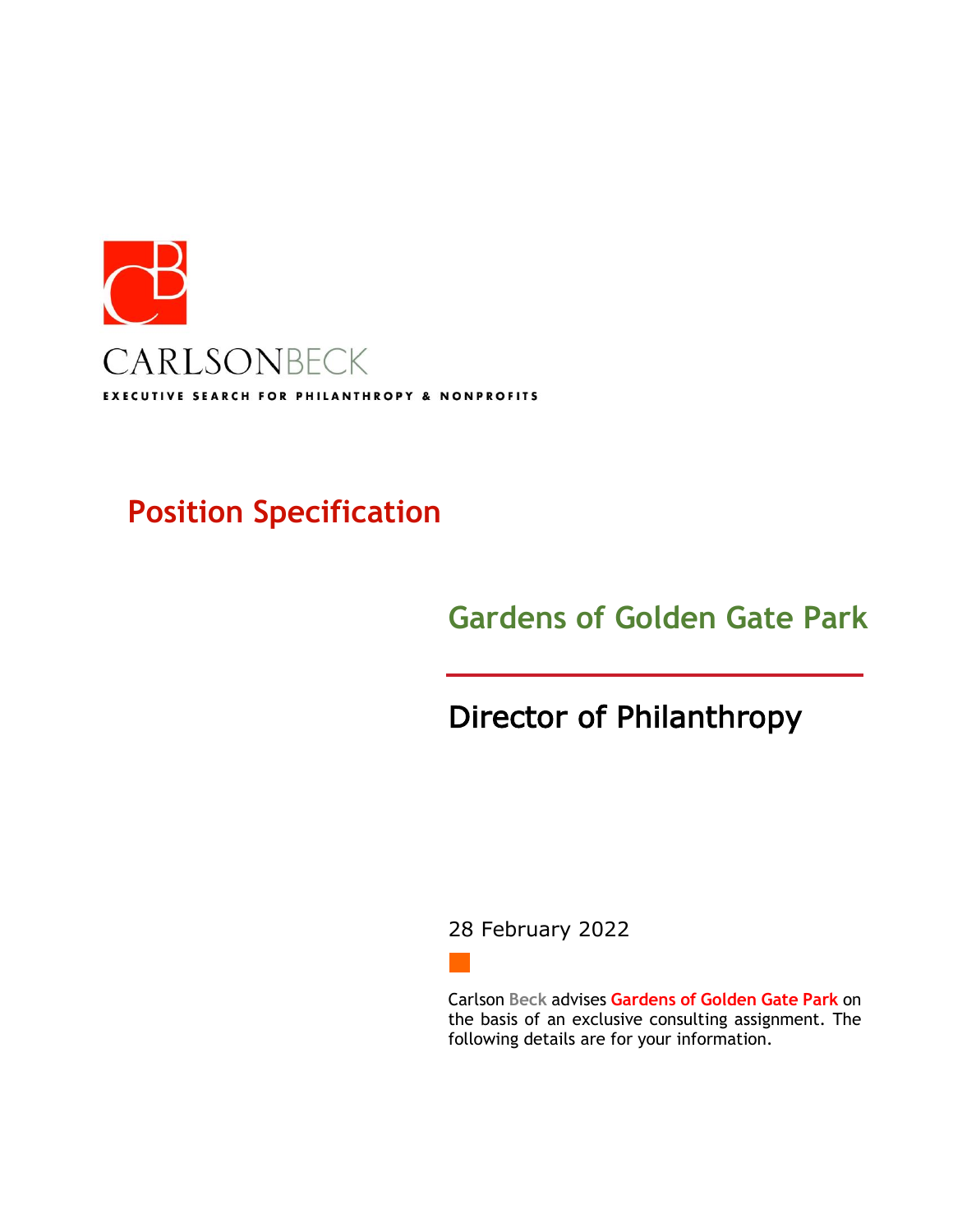## **GARDENS OF GOLDEN GATE PARK**

### **POSITION SPECIFICATION**

| <b>THE POSITION:</b> | <b>DIRECTOR OF PHILANTHROPY</b>  |
|----------------------|----------------------------------|
| <b>REPORTS TO:</b>   | <b>EXECUTIVE DIRECTOR</b>        |
| LOCATION:            | <b>SAN FRANCISCO, CALIFORNIA</b> |

#### **THE OPPORTUNITY**

In order to improve visitor experience and position the **Gardens of Golden Gate Park** ("GGGP") as one of the top cultural and environmental institutions in the country, the **San Francisco Board of Supervisors** has approved an agreement that will combine admissions, education, and outreach programs at **San Francisco Botanical Garden** ("SFBG"), **Conservatory of Flowers** ("CoF"), and **Japanese Tea Garden** ("JTG") under the San Francisco Botanical Garden Society.

"Our vision is that the Gardens of Golden Gate Park will become a leading cultural and conservation institution over the next decade with new partnerships, master plan, interpretive plan, museum accreditation, enhanced visitor experience, and robust community engagement," said San Francisco Botanical Garden Society Executive Director Stephanie Linder.

Key to the success of the vision will be the hiring of an experienced **Director of Philanthropy** who will, in partnership with the Executive Director and the Board Philanthropy Committee, lead the successful achievement of the philanthropic revenue goals for the organization including upcoming campaigns, along with guiding the philanthropy efforts of their team members. As part of the senior leadership team and one of the key external representatives of the organization, the DOP is a vital and visible role.

### **THE ORGANIZATION AND HISTORY**

San Francisco Recreation and Park received approvalfrom the **San Francisco Recreation and Park Commission** to expand the nonprofit's current lease and management agreement to also include the Conservatory of Flowers and the Japanese Tea Garden in late 2021 and received formal approval from the San Francisco Board of Supervisors in early 2022. While all three sites are overseen by the San Francisco Recreation and Park Department and are located a short walk from one another, their admissions, fundraising, and visitor experience functions have historically been operated by different organizations. Under the proposed agreement, the three gardens will have a campus feel while keeping their individual legacy names. Together, they will be recognized and marketed as the Gardens of Golden Gate Park, a regional organization with national and international recognition and partnerships. Combining the organizations would eliminate nonprofit redundancies, while allowing visitors, volunteers, and school children to experience a combined educational and cultural experience and attracting greater philanthropic support for capital improvements at each location.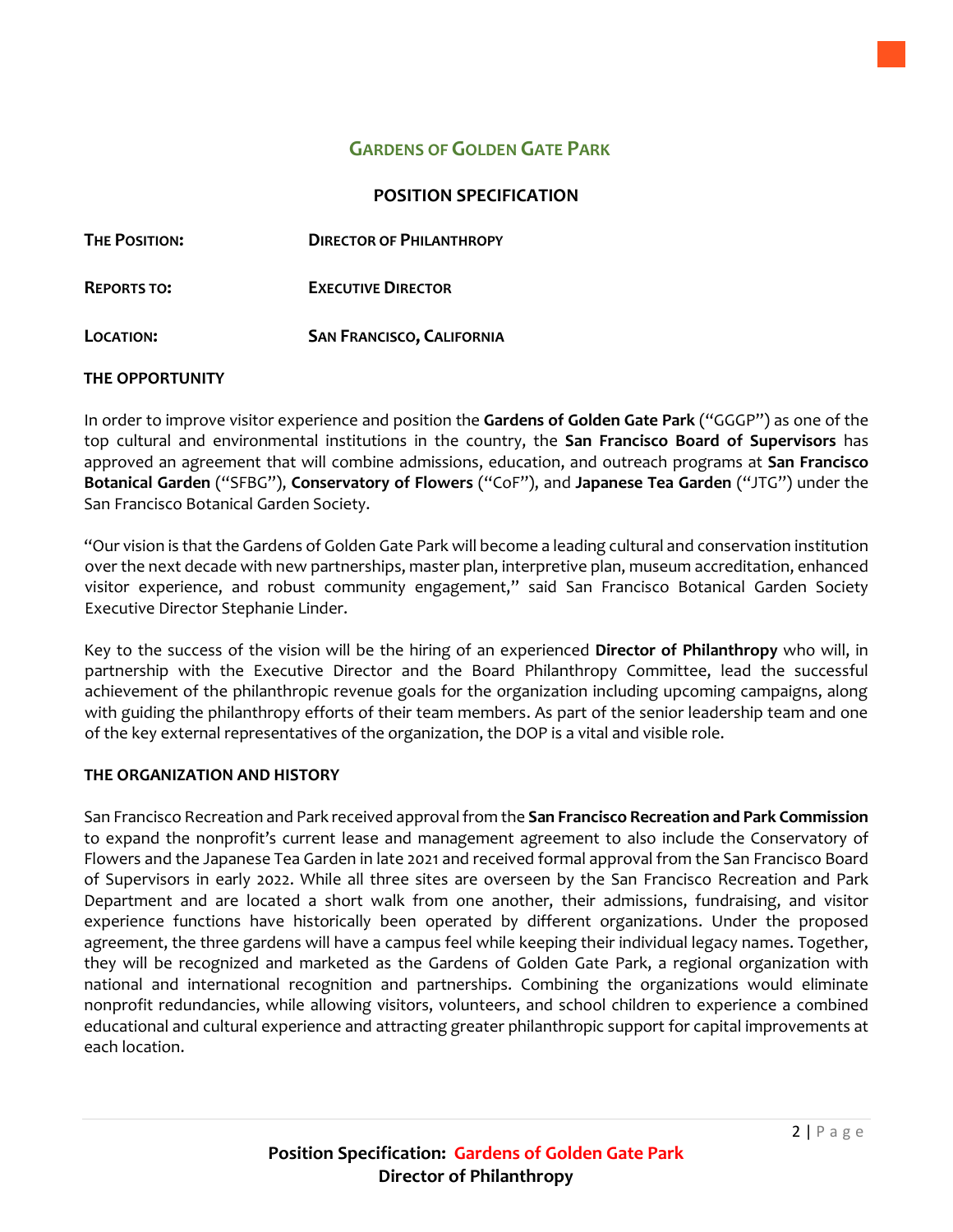

Gardens of Golden Gate Park will seek to establish itself as a top 10 botanical garden in the country over the next five to ten years through new collections and exhibits, expanded public programs, and a larger role in worldwide conservation efforts, including:

- More diverse gardens with new plant collections such as an Afromontane collection
- **•** Expanded global plant conservation efforts protecting biodiversity in the face of climate change and the extinction crisis
- Upgraded accessibility and improved garden designs, pathways, and maintenance
- More public programs like Flower Piano at the Botanical Garden and Night Bloom at the Conservatory of Flowers with existing and new community partners
- Improved interpretation and educational resources including new digital tools
- Major capital projects such as a new Children's Garden in the west end of the Botanical Garden building off momentum of recent projects like pagoda restoration at the Japanese Tea Garden and Celebration Garden and new plant nursery at Botanical Garden
- A smoother, more cohesive experience for visitors and volunteers at each location

**San Francisco Botanical Garden Society** (the legal operating entity and fundraising organization) has managed the SFBG's educational programs, volunteer efforts, visitor programs, youth programs, special events, and unique horticultural library since 1955. San Francisco Botanical Garden Society has also operated admissions to the Japanese Tea Garden since July of 2020, a function that was managed by SF Rec and Park prior to the pandemic. Under the agreement, SF Rec and Park will continue to oversee maintenance and horticulture at all the gardens. The city department and nonprofit will coordinate management of plant collections. Meanwhile, visitors will enjoy a simpler ticketing system and an enhanced experience.

Since 2010, SFBG has increased annual visits to the Botanical Gardens by 135 percent. More recently, the San Francisco Botanical Garden Society developed the plan and raised the funding to rebuild the San Francisco Botanical Garden nursery as a 34,000 square foot complex that will allow SFBG to acquire rare species and support global conservation efforts. The project broke ground in October 2021.

#### **THE POSITION**

Reporting to the Executive Director ("ED"), the **Director of Philanthropy ("DOP")** of GGGP is a key strategic leader of the philanthropy team. The DOP is a critical frontline fundraiser for the organization and will personally manage a portfolio of current and prospective principal and high-end major gift donors.

The DOP will lead a team of three individuals and two contract staff and interact regularly with the ED, Board leadership and Campaign volunteer leadership. With the completion of the merger, the DOP will oversee the philanthropy department of the newly formed entity adding representatives from JTG and COF, to be determined. The staff include experienced senior managers as well as staff members who are earlier in their professional careers. The philanthropy staff require a strategic leader who can both set the course for the Philanthropy team as well as execute while guiding and providing support to the team on specific areas of responsibility.

In partnership with the ED and the Board Philanthropy Committee, the DOP is responsible for successful achievement of the philanthropic revenue goals for the organization including upcoming Campaigns, along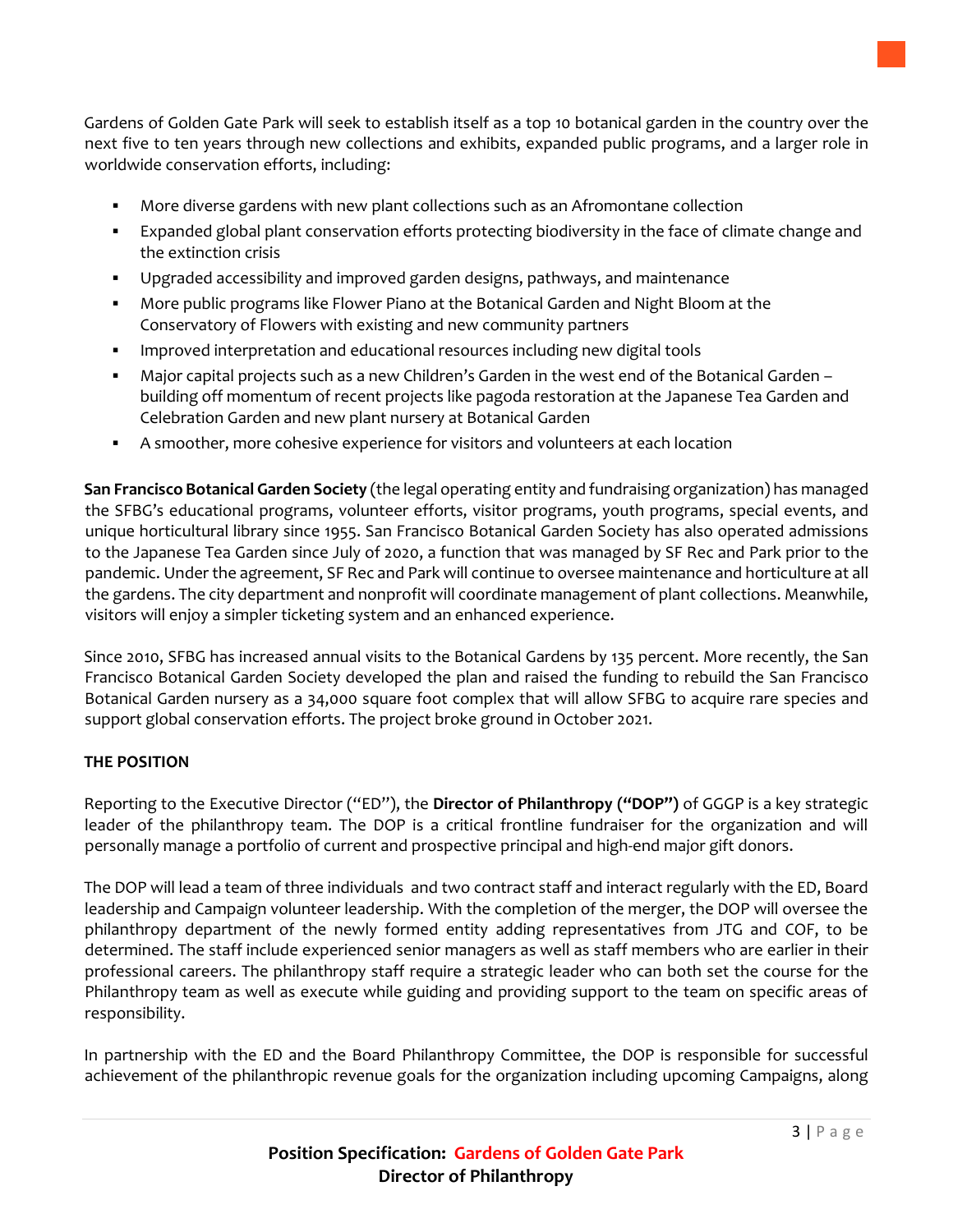with guiding the philanthropy efforts of their team members. The DOP will bring the understanding of the need for entrepreneurialism, including expanding the membership rolls and systematically growing

The successful candidate is deeply collaborative, strategic, optimistic, a proven front-line fundraiser, a successful leader and manager, and a positive champion. They should be supportive of GGGP's mission and committed to conservation and preserving public spaces.

The DOP will work with the current Associate Director and the Director of Leadership Giving to develop and execute a strong fundraising program with annual plans and goals. They will expand fundraising opportunities and effectively reach out to current and prospective donors to cultivate, develop, and steward, their support of GGGP. Working closely with the Philanthropy Committee of the Board, the DOP, together with the ED, will continue to activate the Board of Trustees in the development of deep community relationships, and mentor and support the work of the Board to identify, cultivate and solicit prospective donors. As a frontline fundraiser, the DOP will make the "leadership ask" when necessary or engage and solicit support from Board members or the ED to strategically engage funders.

Working closely with the Director of Programs and Partnerships, this position will collaborate with appropriate staff to deepen and refine all aspects of communications, from web presence to external relations. They will contribute to create a stronger brand and raise the visibility of GGGP and collaborate in the planning of public relations, marketing and outreach efforts including reviewing and approving the design and content of marketing materials. The DOP will actively engage and energize event committees, funders and donors, as well as volunteers; and cultivate and build relationships, as appropriate with a wide variety of stakeholders, including foundations, corporations, businesses, educational and governmental entities, and community groups.

#### **QUALIFICATIONS/EXPERIENCE**

### **Candidates should possess:**

philanthropic opportunities.

- A proven track record of success in philanthropy along with demonstrated success in collaborative leadership and management of strong professional staff. Ideally, candidates will have worked in a public garden or cultural institution and have experience working with public/private partnerships.
- Experience securing gifts from multiple revenue channels.
- **•** A track record of working successfully with a Board of Trustees in fundraising along with capital campaign experience.

**Education:** A Bachelor's degree is preferred; equivalent experience considered.